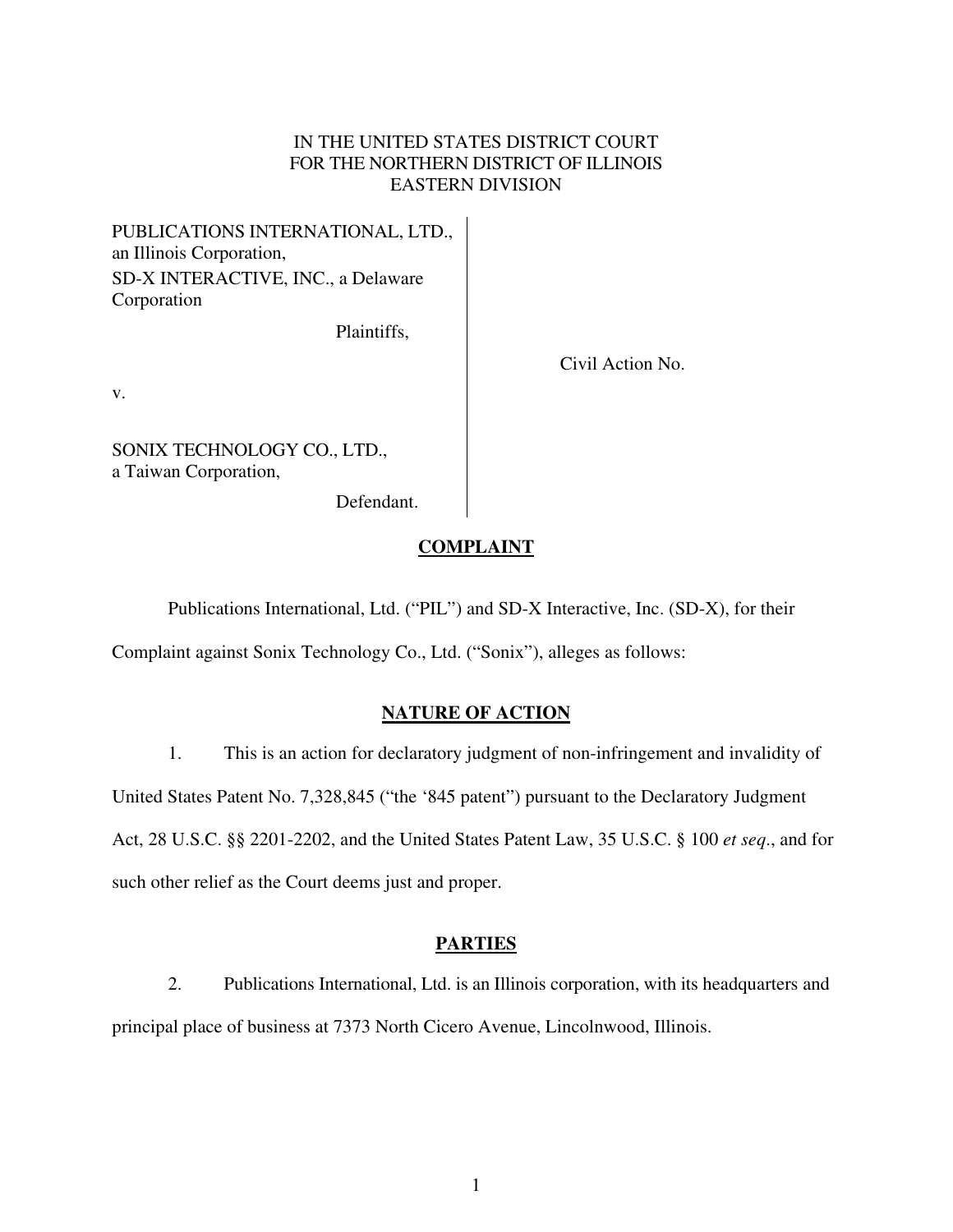3. PIL is a leading publisher of books, periodicals and children's interactive learning products in the United States. PIL produces, distributes, and sells award-winning children's books and interactive learning products throughout the United States, including in the Northern District of Illinois. PIL's books and related products are intended for preschool as well as school-age children and cover a range of subjects from baby's first vocabulary books, favorite bible stories, and classic treasuries of time-honored children's tales.

4. SD-X Interactive, Inc. is a Delaware corporation, with its headquarters and principal place of business at 7373 North Cicero Avenue, Lincolnwood, Illinois. SD-X has common ownership to PIL.

5. SD-X developed a variety of products that use a pen-like electronic reader that houses a microprocessor and optical sensor ("Point-And-Play Device"). When the electronic reader is placed near the surface of specially made printed materials, such as books, the Point-And-Play Device can read microscopic codes on those printed materials prompting the reader to emit spoken words and sound effects to enhance the experience provided by the printed materials.

6. PIL sells and distributes the SD-X Point-And-Play Device with sets of specially made books in products such as My Interactive Point-and-Play 5-Book Library (featuring 5 Interactive Bible Stories) ("Bible Stories") and Ready to Read Complete System (featuring 10 Interactive Learning Books) ("Learning Books"). PIL sells and distributes other products that include the Point-And-Play Device.

7. SD-X also supplies others with its Point-And-Play Devices. For example, SD-X has and continues to supply its Point-And-Play Devices to Replogle Globe ("Replogle") for use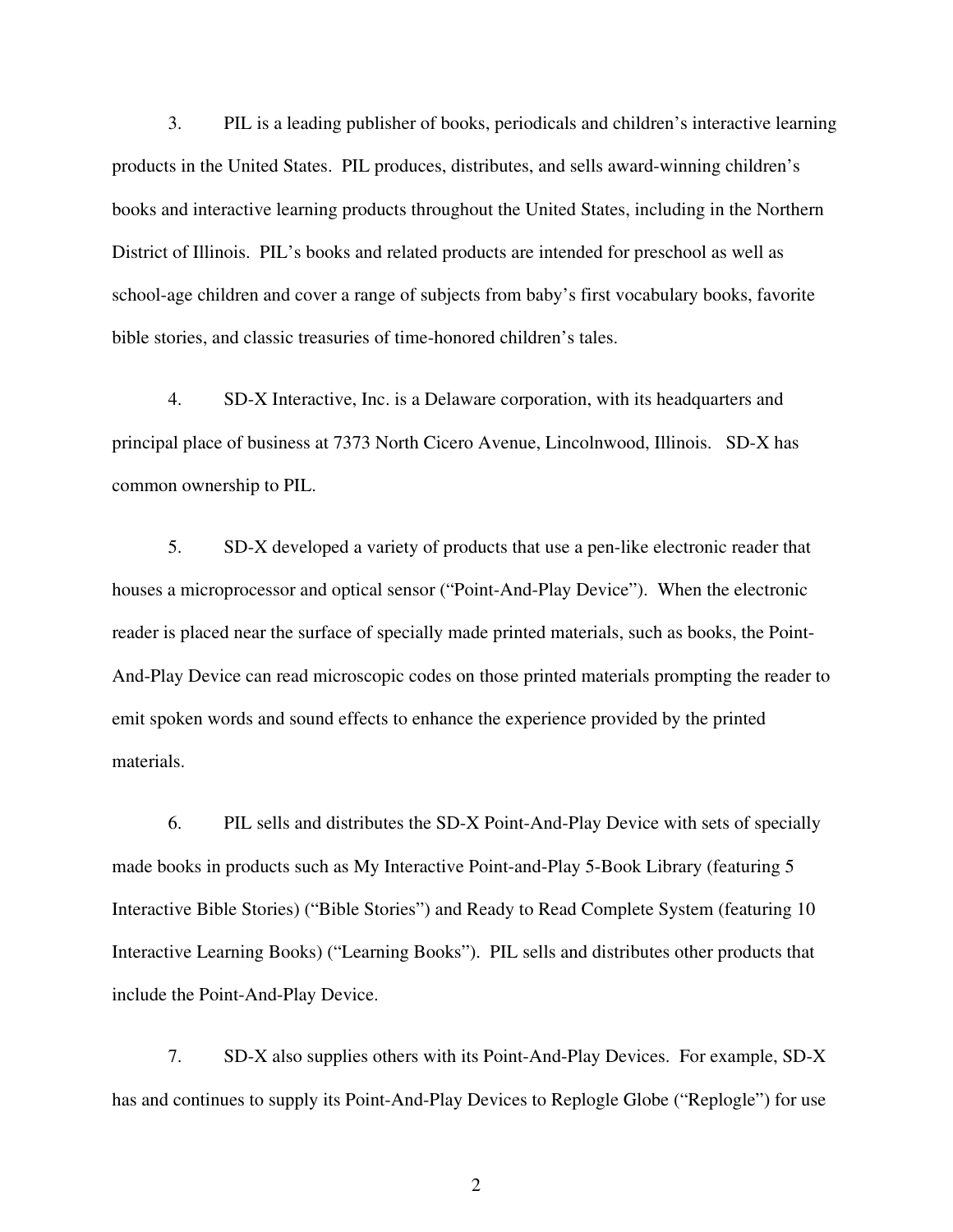with globes specially made with the aforementioned microscopic codes (the "Replogle" Intelliglobe"). SD-X also prints a book with the microscopic codes that is included with the Intelliglobe.

8. Sonix Technology Co., Ltd. is a company organized and existing under the laws of the country of Taiwan, with its principal place of business at 10F-1, No.36, Taiyuan Street, Chupei City, Hsinchu, Taiwan.

9. Sonix is an international developer of integrated circuits, including optical identification ("OID") technology, which facilitates the transfer of data from encoded images to electronic devices.

10. United States Patent No. 7,328,845 is entitled "Method For Producing Indicators And Processing Apparatus And System Utilizing The Indicators" and bears an issuance date of February 12, 2008. The '845 patent relates to OID technology. A true and correct copy of the '845 patent is attached as Exhibit A.

11. On information and belief, Sonix is the owner of the entire right, title and interest in and to the '845 patent.

#### **JURISDICTION AND VENUE**

12. Jurisdiction is proper in this court because this litigation arises under federal law, 35 U.S.C. §§ 100, *et seq*. The Court has jurisdiction over this action under 28 U.S.C. §§1331, 1338(a), and 2201. Jurisdiction is also proper under 28 U.S.C. § 1332(a) because this is an action between citizens of different states in which the amount in controversy exceeds \$75,000, exclusive of interest and costs.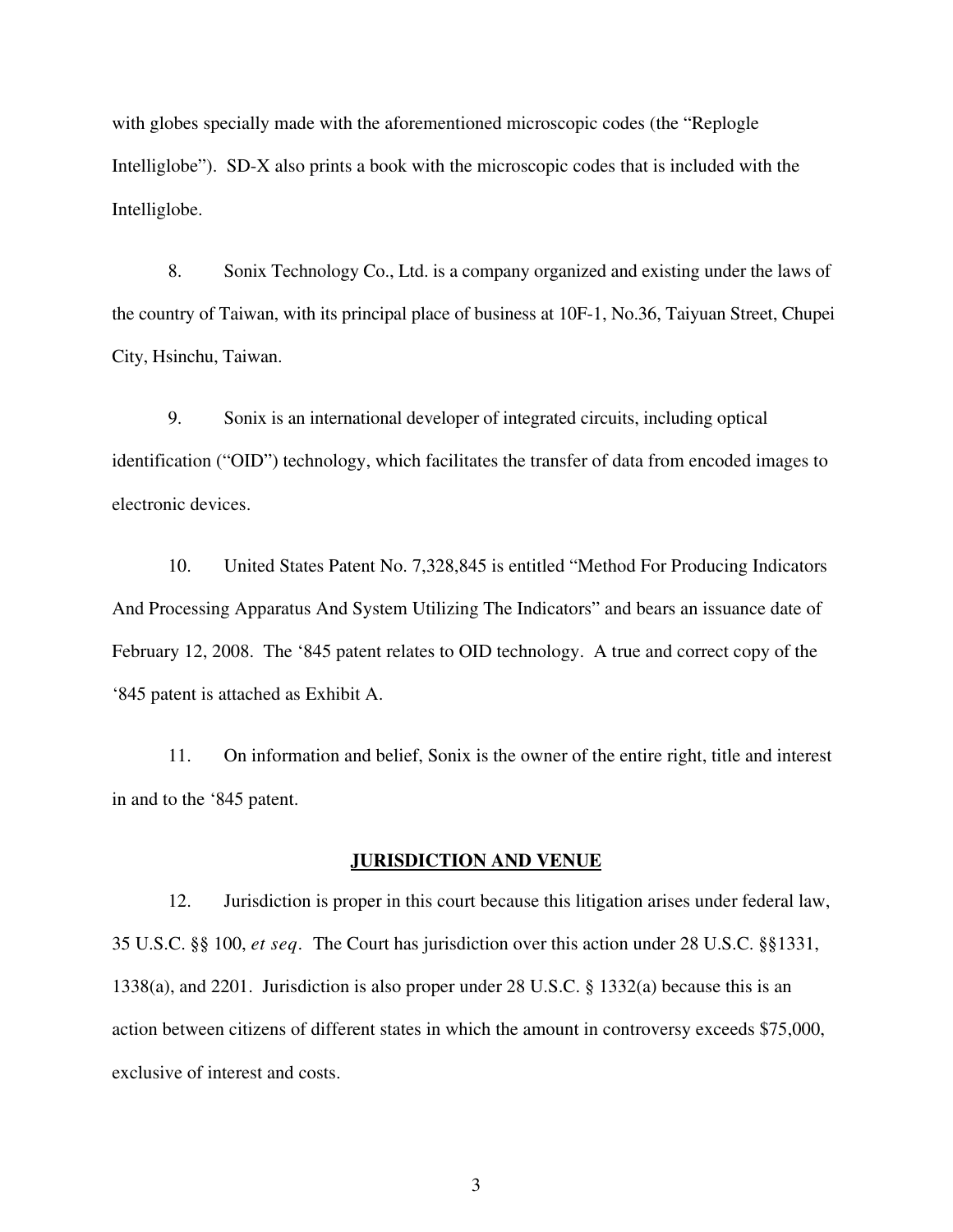13. In October 2009, a representative of Sonix visited PIL and SD-X's headquarters in Lincolnwood, Illinois to negotiate the terms of an agreement to supply Point-And-Play Devices. During the October meeting the Sonix representative noted Sonix's ownership of the '845 patent.

14. Negotiations over the supply agreement between Sonix and PIL/SD-X failed after continued communications between Sonix's Taiwan headquarters and PIL/SD-X in Lincolnwood, Illinois.

15. In December 2010, Sonix alleged that VTech Electronics North America LLC had infringed the '845 patent in a case styled *Sonix Technology Co Ltd v. VTech Electronics North America LLC, et al,* (N.D. Illinois, Civil Action No. 1-10-cv-08291) ("the VTech action").

16. On January 26, 2011, VTech filed a request with the United States Patent and Trademark Office to reexamine the '845 patent.

17. In February 2011, Replogle received a letter from Sonix's outside legal counsel alleging that the Replogle Intelliglobe infringes multiple claims of the '845 patent and requested discussions regarding licensing. On information and belief, Replogle responded essentially that in view of the reexamination of the '845 patent there was nothing to discuss.

18. On or about August 6, 2012, PIL received a letter from Sonix's outside legal counsel alleging that PIL products infringe multiple claims of the '845 patent. Specifically, Sonix's outside legal counsel identified PIL's Bible Stories and Learning Books as infringing, but noted that this list was not exhaustive. A true and correct copy of the letter is attached as Exhibit B.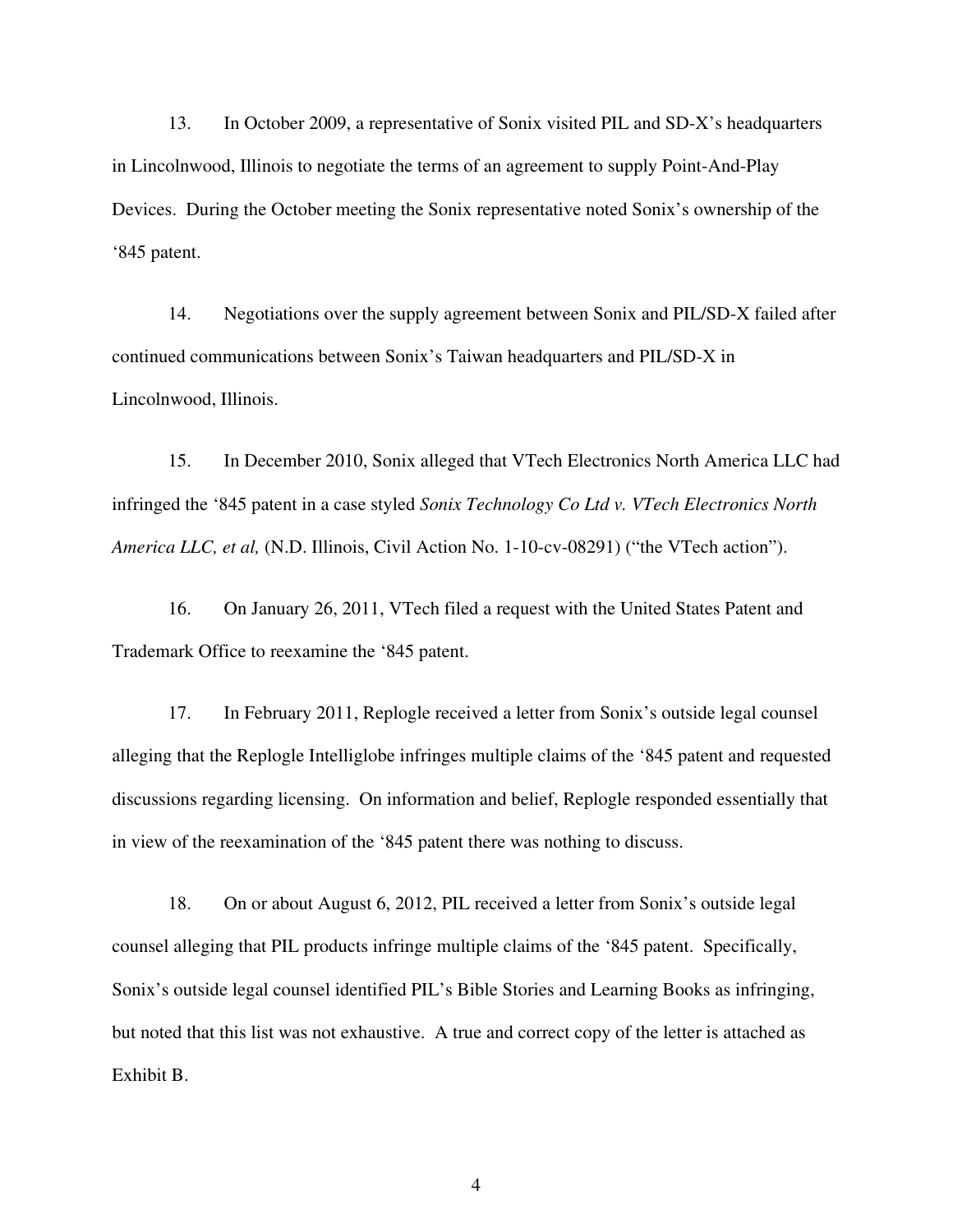19. On December 27, 2012, the United States Patent Office completed the reexamination of the '845 patent.

20. On or about January 11, 2013, PIL received another letter from Sonix's outside legal counsel stating that "[o]ur views relating to how several PIL products infringe multiple claims of the '845 patent remain unchanged" and threatening that "[i]f we do not hear from you by January 23<sup>rd</sup>, Sonix will understand PIL disputes our conclusion on infringement and Sonix will proceed with further action to protect its interests forthwith." A true and correct copy of the January 11<sup>th</sup> letter is attached as Exhibit C.

21. On information and belief, in January 2013, Sonix's outside legal counsel also threatened legal action against Replogle over the '845 patent.

22. In view of these letters an actual controversy has arisen between the parties related to the alleged infringement of the '845 patent.

23. Since receiving the January 2013 accusation letters, PIL has tried to resolve Sonix's infringement accusations with no success. Thus, PIL, SD-X and its customer Replogle remain under an imminent threat of a patent infringement suit.

24. As a result of Sonix acts described in the foregoing paragraphs, Sonix has (i) conducted business in this district, (ii) established minimum contacts with Illinois, and (iii) purposefully availed itself to the laws of the State of Illinois. This Court has personal jurisdiction over Sonix.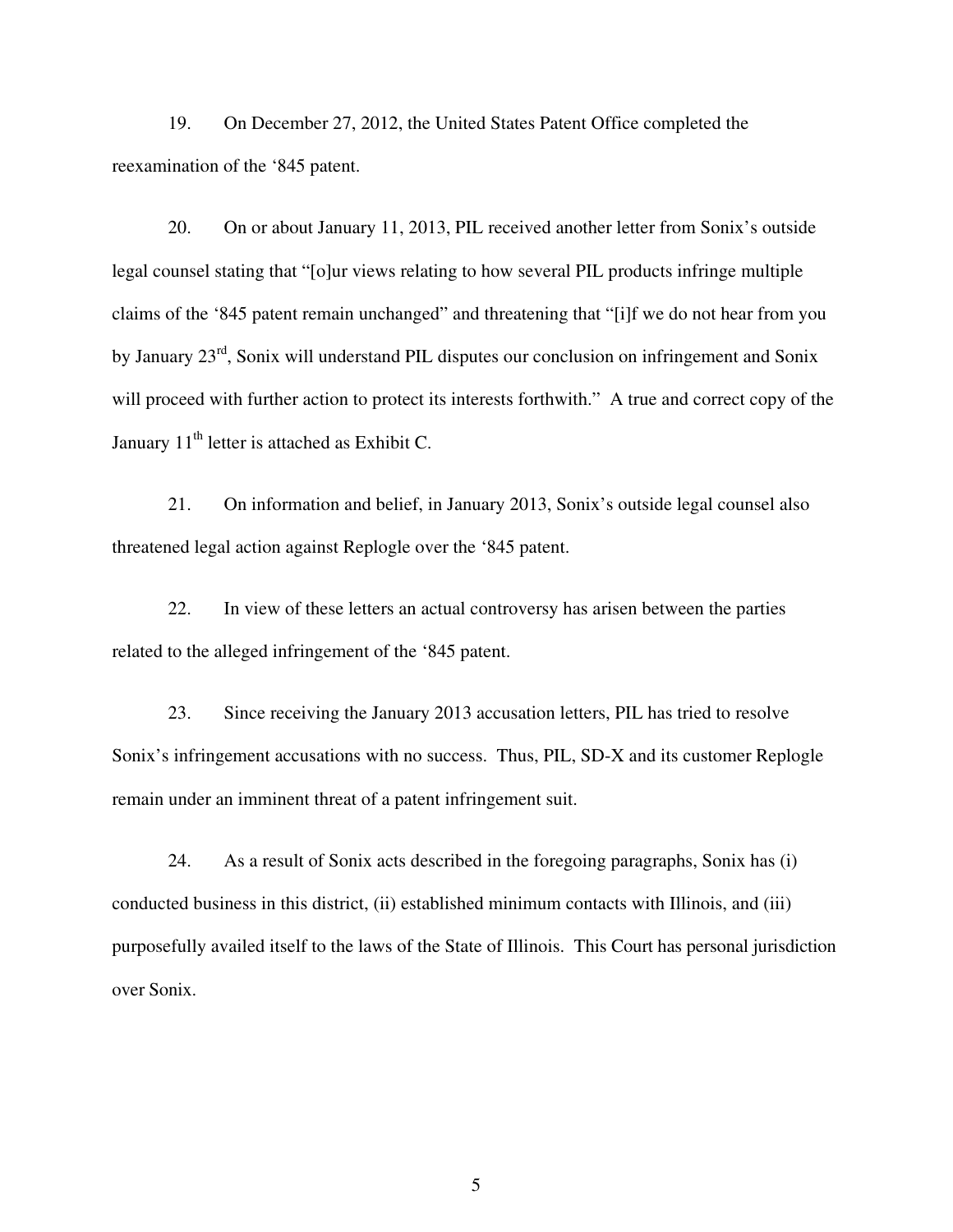25. Venue properly lies in the Northern District of Illinois, under 28 U.S.C.

§§1391(b) and 1391(c), because the claims arose, in whole or part, in this judicial district, PIL maintains its principal place of business here, and Sonix is not a resident of the United States.

### **FIRST CAUSE OF ACTION**

#### **(Declaratory Judgment of Non-Infringement of the '845 Patent)**

26. Plaintiffs repeats and realleges each and every allegation contained in paragraphs 1 to 24 of this Complaint with the same force and effect as if fully set forth herein.

27. Plaintiffs have not infringed and do not infringe, directly or indirectly, any valid and enforceable claim of the '845 patent, either literally or under the doctrine of equivalents.

28. Plaintiffs' products have not infringed and do not infringe, directly or indirectly, any valid and enforceable claim of the '845 patent, either literally or under the doctrine of equivalents.

29. As a result of the acts described in the foregoing paragraphs, there exists a substantial controversy of sufficient immediacy and reality to warrant the issuance of a declaratory judgment.

30. A judicial declaration is necessary and appropriate so that Plaintiffs may ascertain their rights regarding the '845 patent.

## **SECOND CAUSE OF ACTION**

### **(Declaratory Judgment of Invalidity of the '845 Patent)**

31. Plaintiffs repeat and reallege each and every allegation contained in paragraphs 1 to 29 of this Complaint with the same force and effect as if fully set forth herein.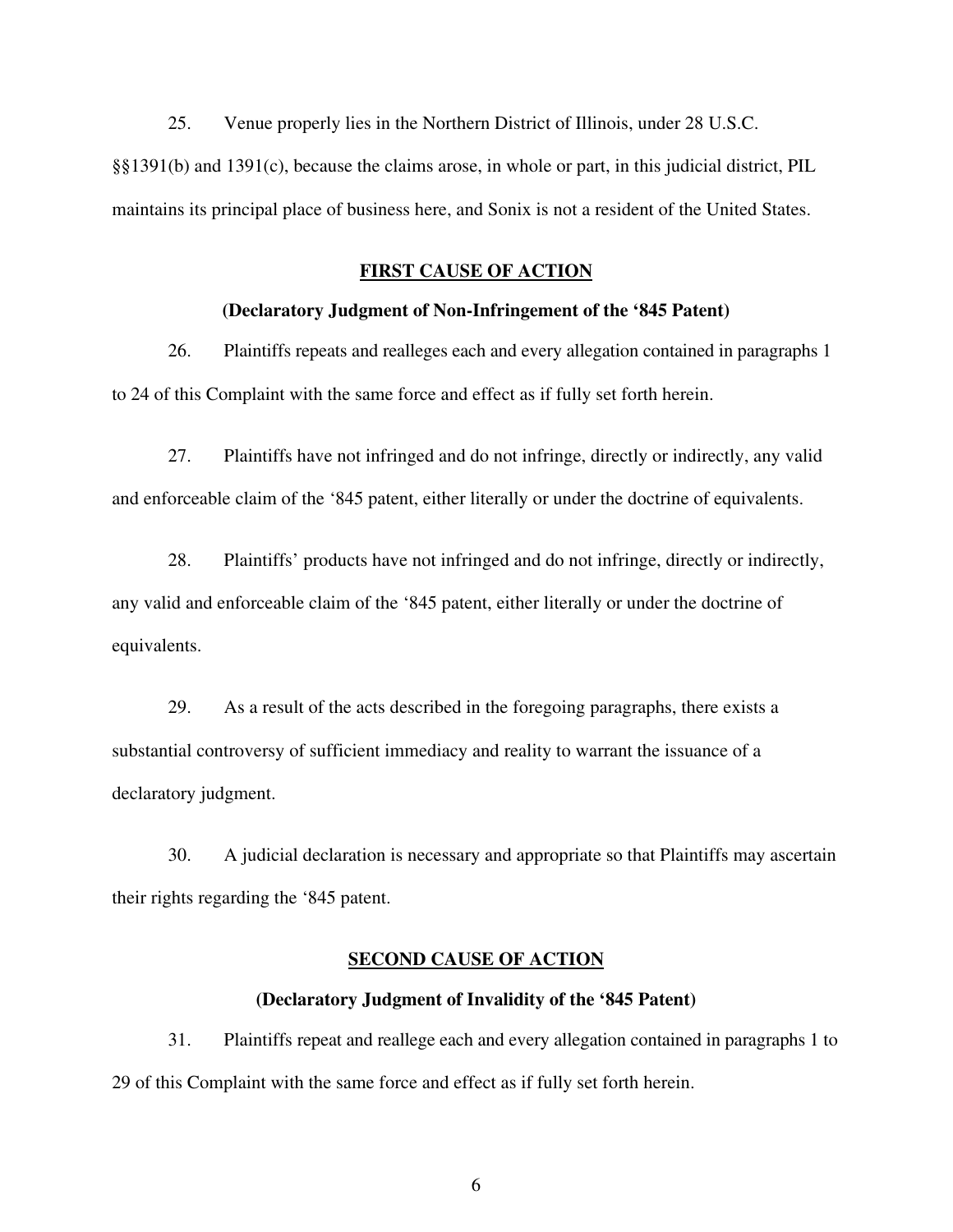32. The '845 patent is invalid for failure to meet the conditions of patentability and/or otherwise comply with one or more of the requirements of 35 U.S.C. §§ 100 *et seq*.

33. As a result of the acts described in the foregoing paragraphs, there exists a substantial controversy of sufficient immediacy and reality to warrant the issuance of a declaratory judgment.

34. A judicial declaration is necessary and appropriate so that Plaintiffs may ascertain their rights regarding the '845 patent.

#### **PRAYER FOR RELIEF**

WHEREFORE, Plaintiffs respectfully requests that the Court enter judgment in its favor and grant the following relief:

a. Declare that Plaintiffs have not infringed and do not infringe any valid and enforceable claim of the '845 patent

b. Declare that Plaintiffs' products have not infringed and do not infringe any valid and enforceable claim of the '845 patent;

c. Declare the '845 patent is invalid for failure to meet one or more of the conditions of patentability and/or otherwise comply with one or more of the requirements of 35 U.S.C. §§ 100 *et seq*.;

d. Declare that this is an exceptional case and award Plaintiffs their costs, expenses, and reasonable attorneys' fees in this action pursuant to 35 U.S.C. § 285 and all other applicable statutes, rules, and common law; and